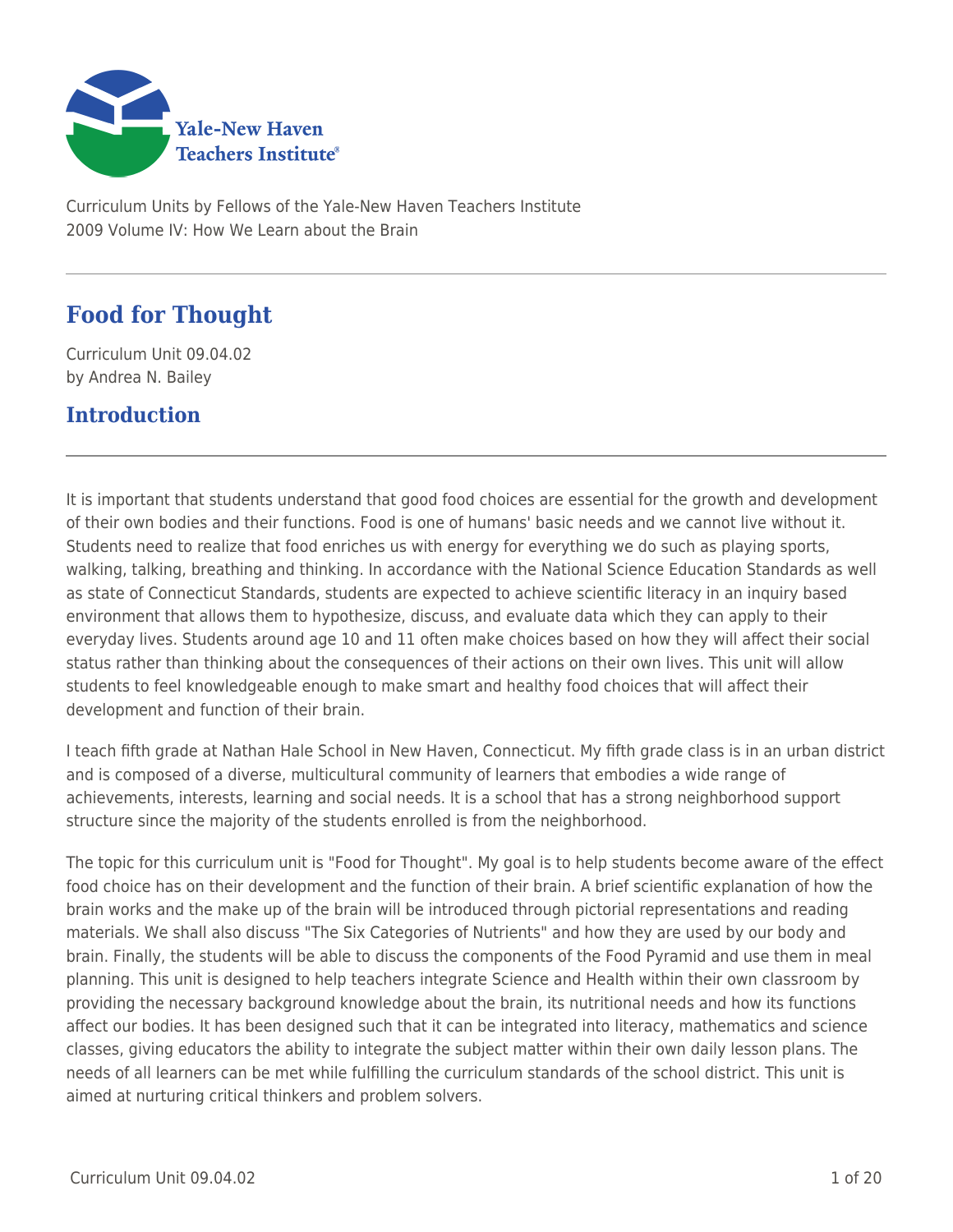### **Setting the Tone**

In this 6-week unit, students will study how food choices affect brain development. They will compare and contrast their daily diets and food choices before this unit and after. Through various activities and experiments, students will explore the composition of the brain and its function. Students will also learn about The Six Categories of Nutrients, the Food Pyramid and the impact food choice has on our brains.

The emphasis will be on what we can do to instill our body and brain with proper nutrition for a foundation for healthy learning. Helping students make healthier choices is an essential part of their education and wellbeing. Through this study, students will gain the ability to choose the healthiest foods, from choices that are available to them in their everyday lives, which will boost their brain development and over all improve their health.

Prior to the start of this unit students will be required to keep a daily food journal for a week and participate in a pre-test on what they know about the brain. During this time, students will familiarize themselves with the appropriate categorizes of nutrients and vocabulary dealing with the brain. Students can later connect their food choices with their own brain development.

#### **Overview**

#### **Weeks One and Two**

In week one and two, the class will be introduced to the brain through a brief scientific explanation using pictorial representations of the brain, as well as reading materials on the brain. The students will gain an understanding of how the brain works and how the brain is made. Finally during this week students will begin to study the vocabulary associated with the brain. Vocabulary words that will be introduced and integrated throughout this unit include: synapses, neurons, dendrites and axon neurotransmitters . The students will obtain background knowledge about the brain which will be used to understand why the brain needs proper nutrients to work properly and efficiently.

#### **Weeks Three and Four**

During these weeks students will analyze the six categories of nutrients for good health and brain development. In order to develop a deep understanding of the six categories, students will need to gain a deeper understanding the basis of The Food Pyramid.

#### **Weeks Five and Six**

During these final two weeks of the unit students will be asked to apply their skills learned to their everyday lives. Projects and activities will allow students to apply their prior knowledge about the brain and how proper food choice can affect their own brain development. Based on their cumulative study, students can create and evaluate a daily food guide/meal plan that will help their brain work to its utmost capacity. Participating in these activities will focus on the issues dealing with good nutrition and their effects on the brain. Students will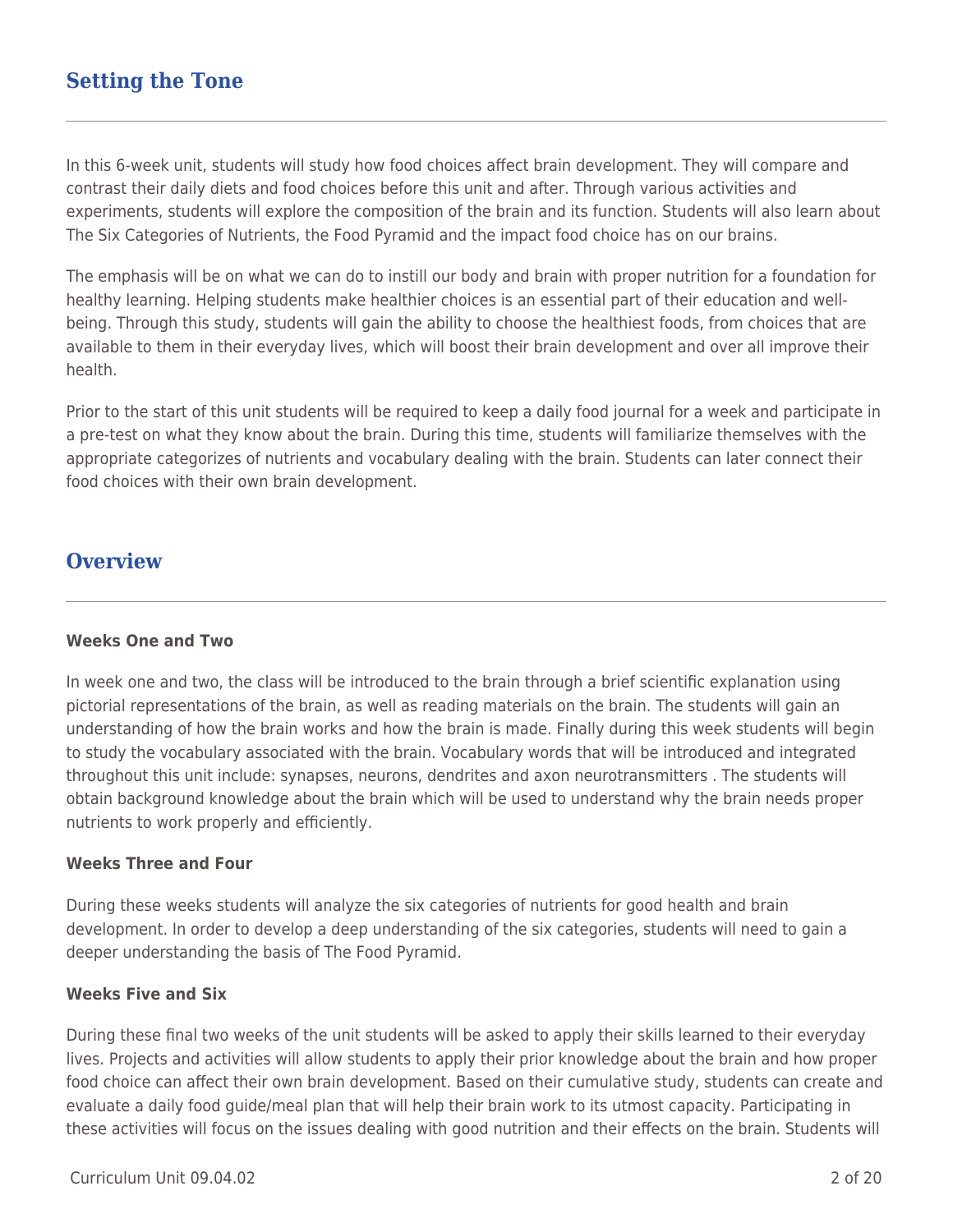gain an understanding of good food choice and how crucial it is for the growth and development of their brains. Students will then be evaluated on their application of the knowledge through this study.

In accordance with the Connecticut State Standards for Science, after completing this unit students' will be able to identify foods they need to stay healthy. Students will recognize what influences their healthy behaviors and decisions. Students will describe what they need to eat to keep themselves healthy. Through this unit students will recognize that the food they choose to eat will affect the development of their brain.

# **Background Knowledge**

Overview of the brain and how it works

The brain has many different parts that work together. The brain gets the messages from the senses - seeing, hearing, tasting, smelling, touching and moving. The messages travel from nerve cells all over the body. They travel along nerve fibers to groups of nerve cells, called grey matter, in the brain.

There are five parts of the brain which are key players to the function of the brain and the body.

- 1. Cerebrum
- 2. Cerebellum
- 3. Brain Stem
- 4. Pituitary Gland
- 5. Hypothalamus

#### **The Biggest Part: The Cerebrum**

The biggest part of the brain is the cerebrum. This part of the brain makes up about 85% of the brain's weight (Kid Health, 2007). The external part of the cerebrum, called the cortex is the site of reasoning and higher order thought processes. It also controls the voluntary muscles permitting coordinated movement. The cerebrum is required for many everyday functions such as solving math problems, figuring out video games and kicking a soccer ball. Both long and short term memory use the cerebrum.

The cerebrum has two halves or hemispheres, one on either side of the head. The right side of the brain controls movement on the left side of the body and the left side of the brain controls movement on the right side of the body.

#### **The Cerebellum**

The cerebellum is located at the back of the brain, below the cerebrum. It's smaller than the cerebrum at only 1/8 of its size. The cerebellum controls balance, movement, and coordination.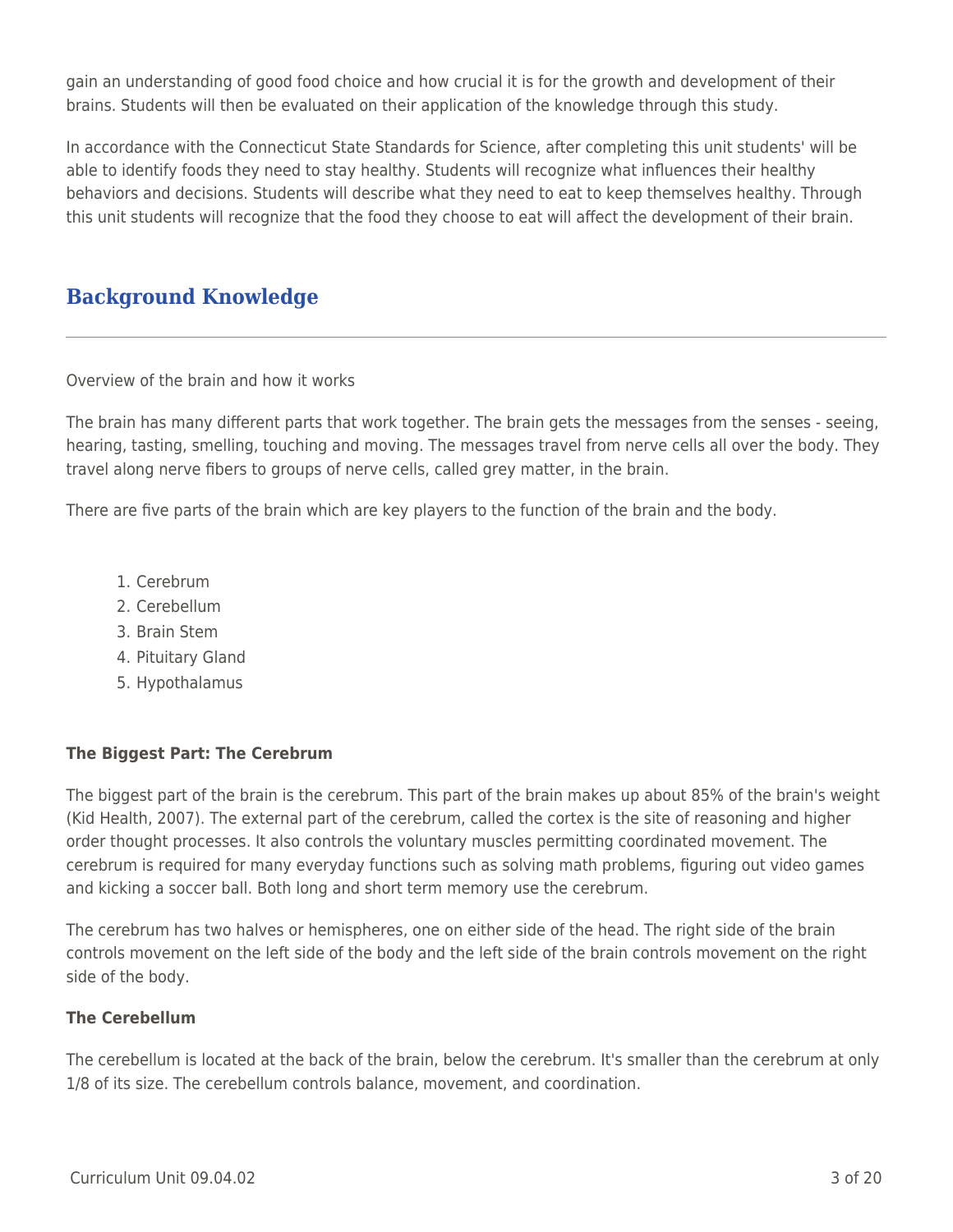#### **Brain Stem**

The brain stem sits beneath the cerebrum and in front of the cerebellum. It connects the brain to the spinal cord, which supplies the body. The brain stem controls many of the functions the body needs to stay alive (breathing, digesting and blood circulation).

The brain stem plays a role in control of involuntary muscles. These muscles include the heart, the muscles of the digestive tract and blood vessels. The brain stem tells the heart to pump more blood when playing sports. The brainstem also controls many functions of the head and neck, including moving the face and eyes and chewing and swallowing. The brain stem transmits all the messages to and from the body and the brain.

#### **Pituitary Gland**

The pituitary gland is very small about the size of a pea. The pituitary gland produces and releases hormones into the body. This little gland plays a large role with hormones; it controls the amount of sugars and water in your body. It also helps regulate metabolism. Metabolism is everything that is happening in your body to keep it alive and growing and energized. The Webster definition of metabolism is "a chemical changes in living cells by which energy is provided for vital processes and activities and new material is assimilated" (http://www.merriam-webster.com/medical/metabolism).

#### **Hypothalamus**

The hypothalamus is the brain's thermostat (Kid's Health, 2007). The hypothalamus regulates body temperature at about 98.6 degrees Fahrenheit (37 degrees Celsius). If body temperature is too high the hypothalamus activates sweating. If body temperature is too cold the hypothalamus activates shivering. The hypothalamus also controls hunger and satiety as well as influencing the pituitary gland.

#### **Spinal Cord**

The spinal cord, which is a long bundle of axons and column of neurons inside the spinal column, is made up of millions of neurons. The spinal cord is the information highway connecting the brain and body. The spinal cord in humans is protected by the spinal column. The spinal column is made up of bones called vertebrae. Although, the spinal

column is somewhat flexible, some of the vertebrae in the lower parts of the spinal column become fused.

#### **Neuron**

Neurons are highly specialized nerve cells that are responsible for communicating information in both chemical and electrical forms. There are many different types of neurons responsible for different tasks in the human body.

Sensory neurons pass on information from the sensory receptor cells throughout the body to the brain. Motor neurons pass on information from the brain to the muscles of the body. Interneurons are responsible for passing on information between different neurons in the body. Each neuron has an axon (usually one). The axon (a fiber) allows for impulses to be sent outward. Each neuron also has many dendrites which are small short, hair-like fibers that receive impulses from neurons. Dendrites bring information to the cell's body.

Each tiny neuron has tiny branches which connect to many other neurons. According to many scientists when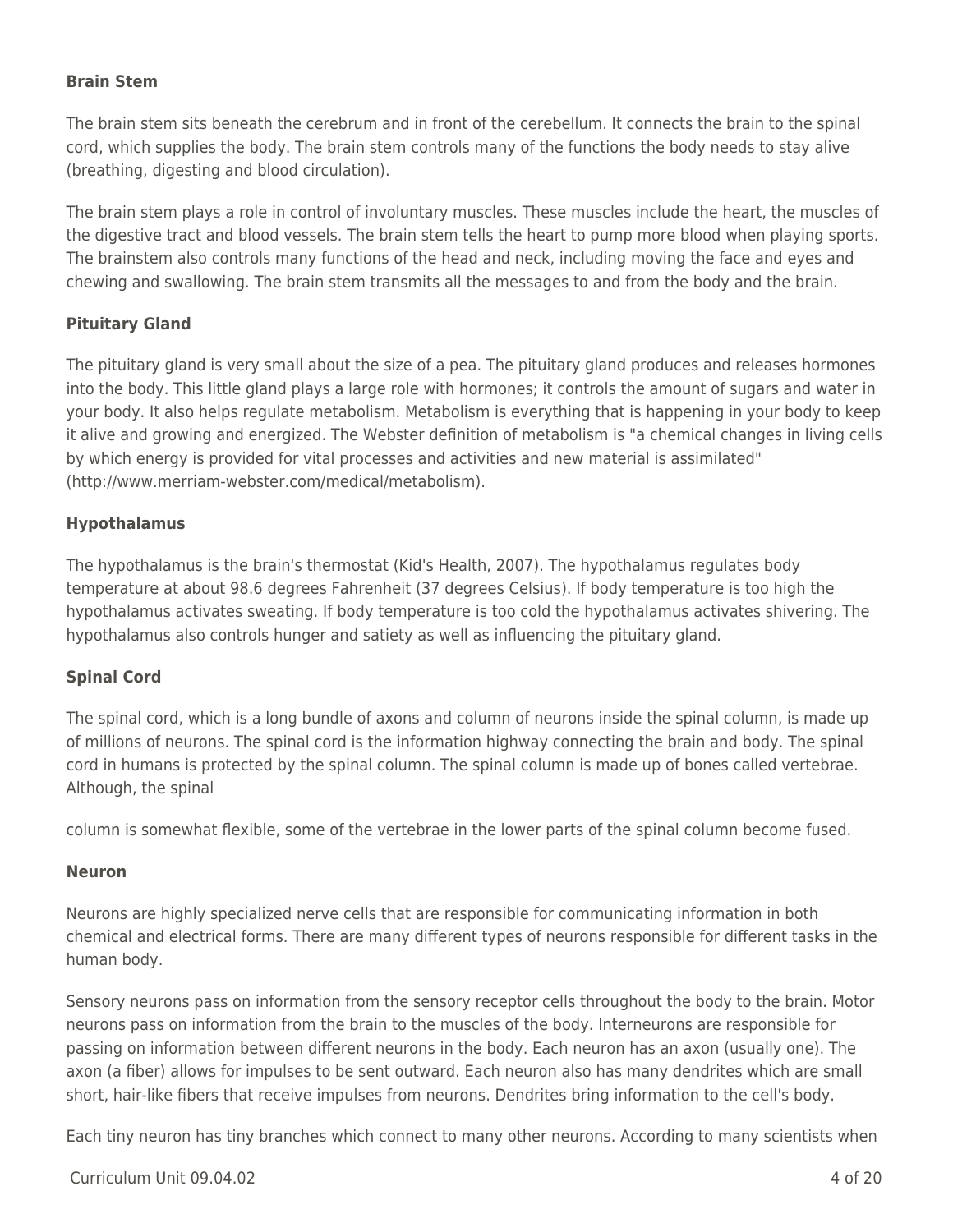babies are born their brains have with all the neurons they will ever have, although, many of them are not connected to each other (Kids Health, 2007). Messages that are learned go through from one neuron to another, over and over again. The brain begins to create stronger and more connections (or pathways) between the neurons. These connections allow memories to form and learning to occur.

## **Overview of the six nutrients the body and brain needs for good health**

Most nutrients needed for good health have been divided into six categories and they are:

- 1. Proteins
- 2. Fats or lipids
- 3. Carbohydrates
- 4. Vitamins
- 5. Water
- 6. Minerals

### **Proteins**

Every cell in the body contains proteins and they are made up of units called amino acids. Essential amino acids must be supplied by the diet because the body cannot make its own supplies. The other amino acids are called non essential amino acids and they can be synthesized by the body fast enough to meet its needs. Proteins which contain all eight essential amino acids are complete proteins and they will help the growth and maintenance of body tissues.

Proteins provide amino acids which the body needs to grow, form new tissue, maintain and repair body tissues. They also help in forming enzymes, hormones, and antibodies and provide energy. A person needs protein according to their age, body size, quality of proteins in their body, and physical state. Protein is found in meats, fish, milk and cheese. Protein provides the foundation for most of the body's tissues, nerves, internal organs (including the brain). Proteins are used to make neurotransmitters and essential to improve mental performance ("Brain Food", 2009)If the diet does not contain enough protein lack of energy, tiredness, and loss of weight may occur a child's growth may be stunted.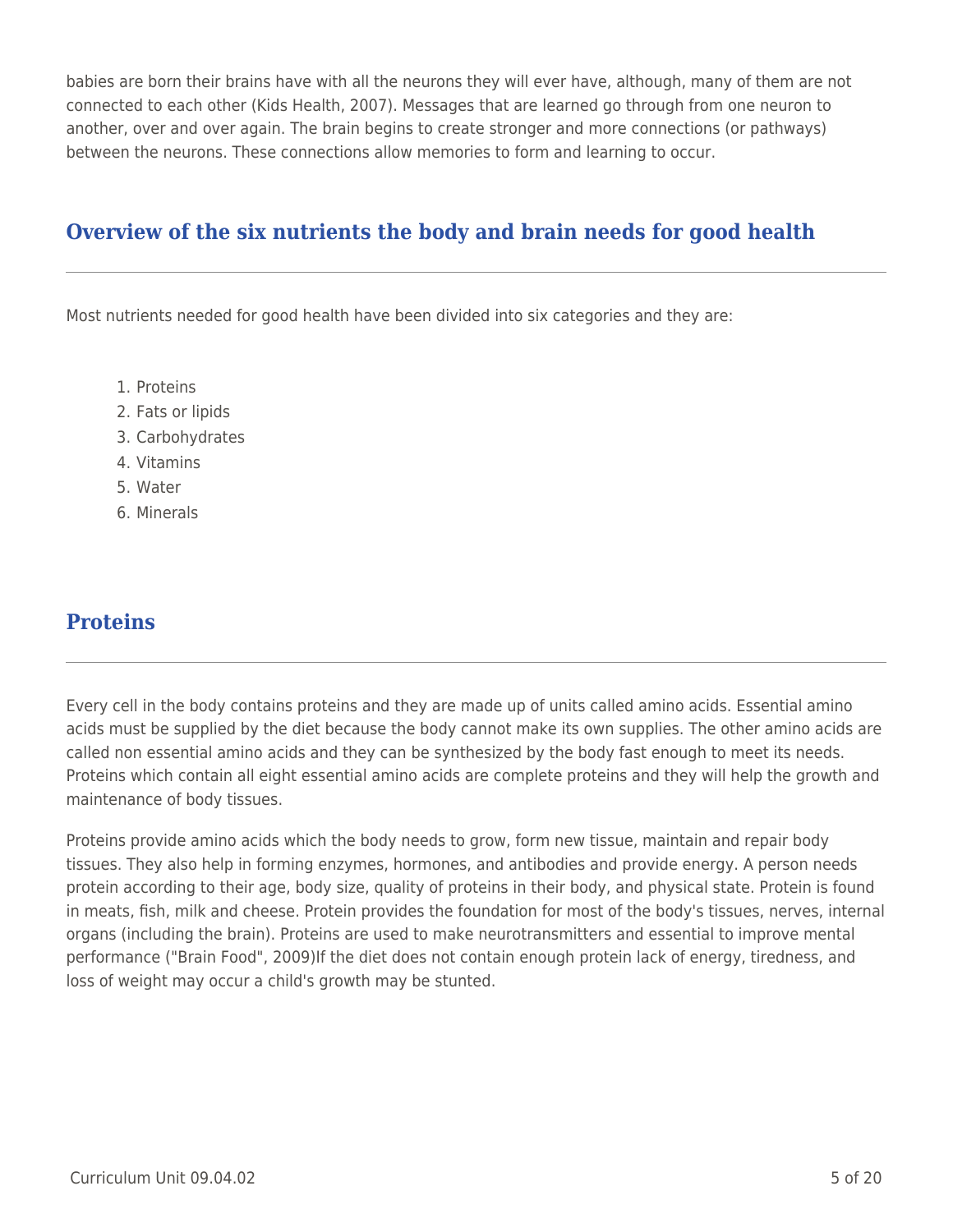## **Fats and Lipids**

The brain is more than 60% fat. This is because the axons that connect all the parts of the bin are covered by myelin sheath that is composed of about 75% fat Omega 3 fatty acids are important to the optimum performance of the brain. Deficiency of omega-3 fats in the diet can lead to depression, poor memory, low IQ, learning disabilities, ADD and many more problems ("Brain Food", 2009). Oily fish like salmon, sardines, trout, tuna, mackerel and anchovies are a good source of omega 3 fatty acids.

Fats are a very important source of energy. Fat is stored in the body in special cells called adipose cells. Fats and lipids are needed by the body to act as insulation, give and reserve a supply of energy and help our vital organs such as the heart and kidneys. Too much fat can cause health problems. Fats belong to a large group of compounds called lipids which include fats and oils. Fatty acids are organic compounds containing three elements carbon, hydrogen and oxygen. They can be saturated depending upon the amount of hydrogen in the molecule. Polyunsaturated fatty acids are the ones missing four or more hydrogen atoms. Generally a healthy diet should minimize the consumption of saturated fatty acids.

Fatty acids can be produced by the body from the chemicals found in fats. A small number of essential fatty acids cannot be produced by the body and they must be obtained from the diet. Linoleic acid is an important essential fatty acid. Cholesterol, a fat-like substance is found in every cell in the body and is very important in serving to many functions in the body. It is part of the skin tissue and helps the transport of essential fatty acids in the body, and in the production of hormones. The body makes the cholesterol that it needs.

The fats also transport vitamins and serve as a source of essential fatty acids. Sources of fat are butter, margarine, salad dressings, oils, vegetable shortenings, egg yolks, many dairy products, nuts, meats and avocados.

### **Carbohydrates**

Carbohydrates are the body's most important source of energy and they include starches and sugar. These energy sources are produced in plants by a process we known as photosynthesis. Carbohydrates are divided into three classes: monosaccharide, disaccharides and polysaccharides. Monosaccharide is the simplest and glucose and fructose are the two important carbohydrates. Glucose occurs naturally in corn syrup, vegetables, honey and molasses. Glucose is formed in the body when complex carbohydrates are broken down during digestion and it is then carried throughout the body by the bloodstream. It provides constant and immediate energy for all body cells and tissues, especially the brain.. Fructose commonly found in molasses, fruits, vegetables and honey is the sweetest of all the sugars and also is the easiest absorbed by the body.

Carbohydrates increase the absorption of tryptophan, which is converted into serotonin in the brain ("Brain Food,"2009). Serotonin neurotransmitters are needed for normal brain function

Disaccharides include sucrose, lactose, and maltose. Sucrose is ordinary table sugar and it is found in sugar beets, maple syrup, corn syrup, molasses and sugar cane. Lactose is found in the milk of mammals. Maltose is found in spouting cereal grains, malted milk, and malted cereals. During digestion, disaccharides are broken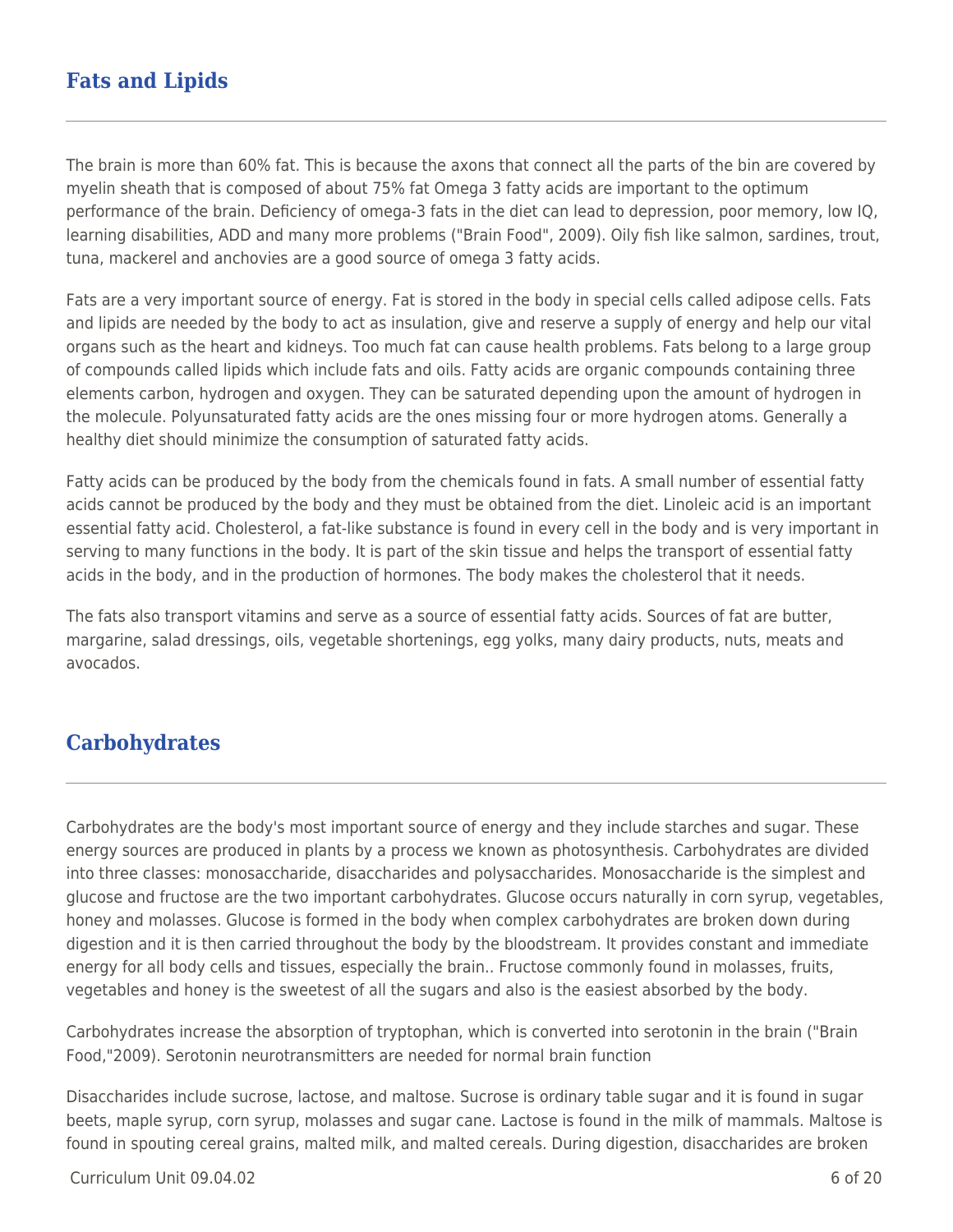down, absorbed, and used by body.

Polysaccharides are the most complex carbohydrates, and they include cellulose, starch, dextrin, and glycogen. Cellulose is a fibrous material in plants. It is indigestible by humans but it provides bulk in a diet and stimulates the action of the muscles in the digestive tract.

Starch is the most abundant carbohydrate in the diet. Starch is found in roots, seeds and tubers. It must be broken down into glucose before it can be absorbed.

Dextrin is a by-product of the breakdown of starch and it is present in the preparation of foods. Sources of dextrin are rice, wheat flour, peanuts, corn and beans.

### **Vitamins**

Vitamins help to regulate the metabolic processes in the body. They are usually made up of carbon, oxygen, hydrogen, sulfur, and nitrogen. They are needed in small amounts for normal growth, maintenance and reproduction. They cannot be produced by the body. If a diet is well-balanced, usually all of the needed vitamins are provided. If not, serious vitamins deficiencies may result.

Vitamins can be either fat-soluble or water-soluble. Fat-soluble vitamins are stored in fat and they are A, D, E, and K. Vitamin A is needed for growth of bones and teeth, healthy skin tissue and is an important chemical compound for the eyes. Vitamin A is obtained in foods such as butter, fish, oils, spinach and squash. Vitamins A, C, and E are very powerful antioxidants and promote and preserve memory in the elderly ("Brain Food", 2009).

Vitamin D promotes the growth and proper mineralization of bones and teeth; it also helps the body in the use of calcium and phosphorus. Vitamin D is found in foods such as egg yolk, tuna liver, sardines and fish liver oils. Humans make 90 percent of vitamin D naturally using sunlight exposure to the skin - specifically, from ultraviolet B exposure to the skin, which initiates the conversion of cholesterol in the skin to vitamin D3. An individual probably needs from 5 to 30 minutes of exposure to the skin on the face, arms, back or legs (without sunscreen) twice every week. Since exposure to sunlight is a risk for skin cancer, a person should use sunscreen after a few minutes in the sun and even in the winter and on hazy, cloudy days (http://digghealth.com/vitamin-sun/.)

Relatively little is known about the role of vitamin E in the body, although it is believed that it does combine with oxygen, it is readily oxidized and it reduces that amount of oxygen inhibiting the oxidation of fatty acids, and carotene. It is commercially used to slow spoilage. Major sources are found in shortenings, margarines, salad oils, fats and other oils. Other sources are leafy green vegetables, breads and whole grain cereals.

Vitamin K is vital in blood clotting. It helps the liver make a substance known as prothrombin, a protein that blood needs to clot. If vitamin K is not available, he blood cannot clot properly. Vitamin K is found in leafy green vegetables, cauliflower, organ meats and egg yolks.

Vitamin C is water-soluble, it cannot be stored in the body and it must be supplied each day. Vitamin C helps in the formation and maintenance of collagen, helps make the walls of blood vessels firm, wounds heal and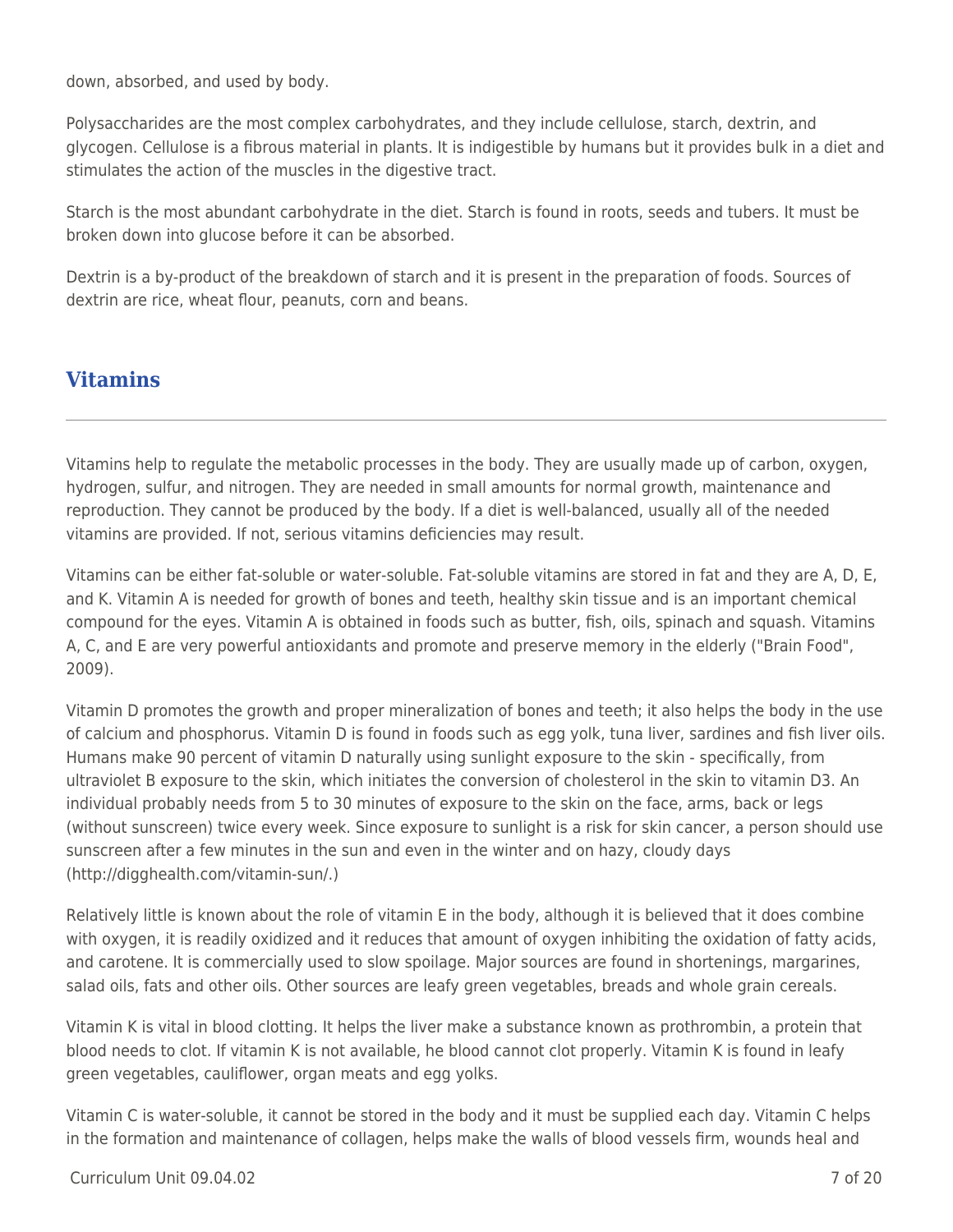broken bones mend. It aids in the formation of hemoglobin and helps the body fight infection. Important sources are fresh fruit and vegetables such as citrus fruits, strawberries, cantaloupe, green peppers, broccoli and cabbage.

The B vitamins are the most complex of all and are water-soluble. Although each has its own characteristics, they all work together in the body. The B complex minerals are very important for growth and functioning of the brain. This vitamin is particularly important to the brain and plays a vital role in making energy.

B-1 (thiamin) helps promote normal appetite and digestion. Forms parts of the coenzymes needed for the breakdown of carbohydrates, keeps the nervous system healthy, and helps release energy from food.

B-2 (riboflavin) aids cells in the use of oxygen, keeps tongue and lips normal, and prevents scaly, greasy areas around the mouth and nose. Riboflavin also forms part of the coenzymes needed for the breakdown of carbohydrates in the body.

Folic acid is essential for all vertebrates, including human beings. It keeps the body producing normal blood cells and plays a part in biochemical reactions in cells whereby food is converted to energy.

Niacin helps the nervous system, skin, mouth, tongue and digestive tract stay healthy, aids cells in the use of other nutrients and forms parts of two coenzymes involved in complex chemical reactions in the body.

B-6 (pyridoxine) aids in nervous tissue functioning normally, has a role in the breakdown of proteins, fats and carbohydrates, and plays a role in the regeneration of red blood cells.

B-12 protects against anemia and plays a role in the normal functioning of cells.

Sources of vitamin B complex are liver, muscles meats, poultry, fish, other meats, eggs, ice cream, whole grain bread, cereals, milk, cheese, dried beans and peas, and leafy green vegetables.

### **Water**

Since about 70% of fat-free body mass is water, it's not surprising that the body must have water to function. An individual might live for month without food but only a few days without water. Water is needed for proper digestion, cell growth, and maintenance. Water also lubricates the joints, body cells, and helps regulate the body's temperature. Water is inside and outside of all cell walls. The body takes the water it needs from liquids and foods that are taken into the body. Most of the water comes from the liquids that are ingested and they can be found in the form of water, milk, coffee, tea, fruit juices, clear soups and other beverages. Eight glasses of liquid a day supplies enough water for most individuals.

The brain needs to be fully hydrated so that the circuitry works at its best. Water is also important for concentration and mental alertness. Studies have shown that most people are permanently partially dehydrated.("Brain Food",2009). A study by Trevor Brocklebank at Leeds University in the UKL discovered that schoolchildren with the best results in class were those who drank up to eight glasses of water a day (Lucas, 2001).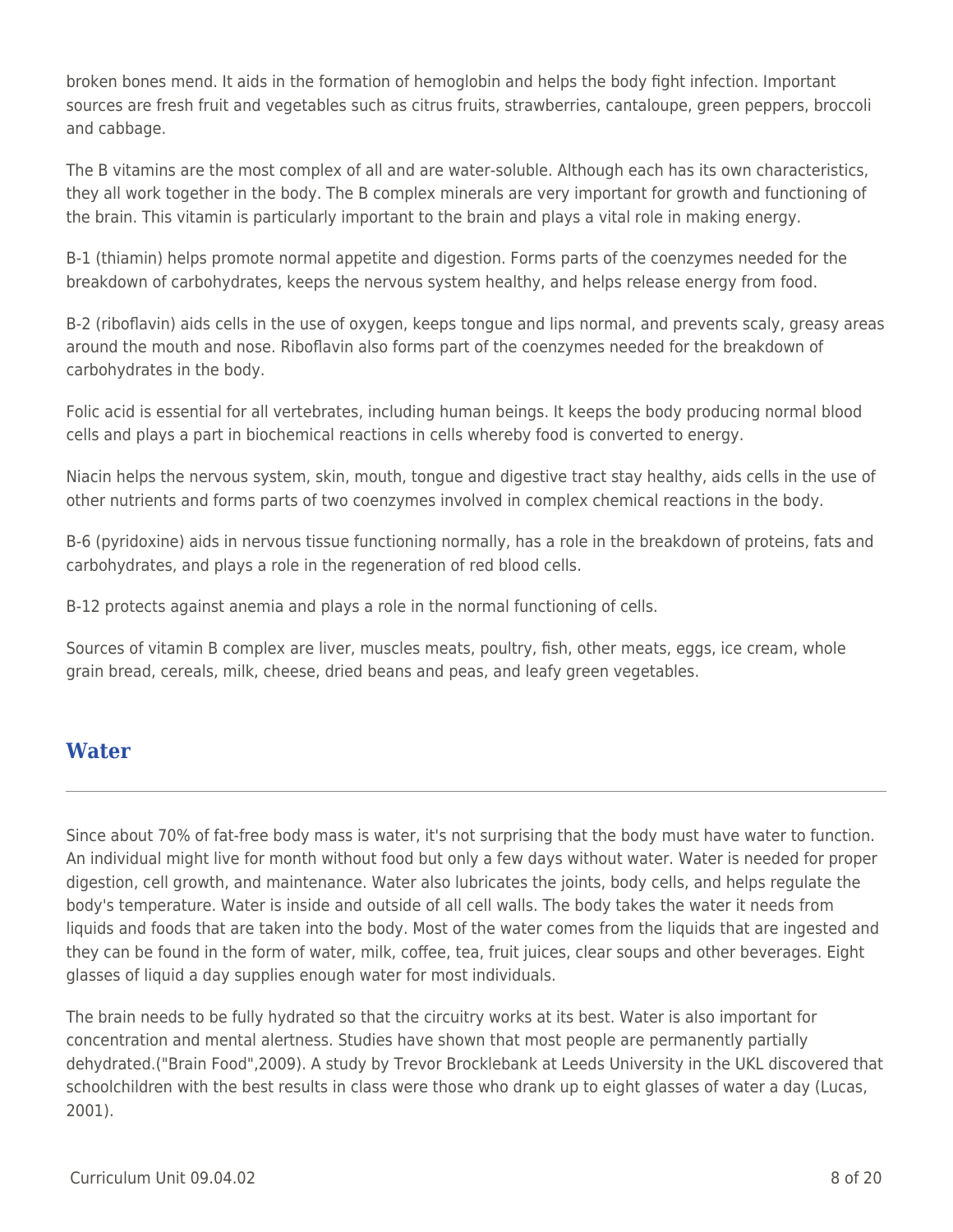## **Minerals**

Minerals are found in almost all foods.. Minerals are an inorganic substance in the body. They are needed to build bones, tissues and other compounds. Several minerals are needed for development and good health. Some minerals are found in the body in large amounts. They are calcium, phosphorus, magnesium, sodium, potassium and chloride. Other minerals found in the body in small amounts are just as important. They are iron, iodine, zinc, and fluoride.

Calcium combines with phosphorus to build and strengthen bones and teeth. Approximately half of the body's magnesium is found in the skeleton. The other is found in the soft tissues and body fluids. Sodium and chloride are found in the blood plasma, in bones: some chloride is found in gastric juice: and most of the potassium is found within cells. These minerals work together to control osmosis. Important sources of minerals are milk, milk products, fish, meat, poultry, bananas, citrus fruits, and dark leafy green vegetables.

Trace elements are found in the body in very small amounts. Some are essential for good health. Iron is found in the blood. It combines with a protein to form hemoglobin. Iron in the body is used over and over again, as red blood cell die and their iron recovered. Liver is one of the best sources of iron, as well as red meat. Iodine is a nutrient stored in the thyroid gland located at the base of the neck. Iodine is an essential part of the hormone thyroxin which is produced by the thyroid gland and it increases oxidation rates in the cells. Seafood, seaweed, and iodized salt are good sources of iodine. Manganese combines with certain enzymes in order for them to function properly. A source of manganese combines with certain enzymes in order for them to function properly. A source of manganese is instant coffee, bran flakes, and shredded wheat.

Copper is another nutrient needed in the body for the formation of hemoglobin which is necessary for red blood cells. Food rich in copper are beef, pork liver, and bran flakes. Zinc is involved in the release of oxygen from the lungs and it helps in the digestion proteins. Food sources are eggs, milk, seafood, meat and poultry.

Finally fluoride, a substance found in bones and teeth, is needed for resistance to dental caries. Fluoride is most helpful during the development of teeth. Some toothpaste contains fluoride and the public drinking water contains fluoride.

### **The Recommended Dietary Allowance**

People of different age groups need different amounts of nutrients. The Recommended Dietary Allowance (RDA) is dietary standard. The RDA was developed by the Food and Nutrition Board and published in 1943. A daily food guide consists of milk and milk products, bread and cereals, fruits and vegetables, and meat and meat alternatives.

A family of an individual can carry out its own daily nutrition program by making use of the Daily Food Guide and the servings according to age and needs. A six- year old does not need as much food as a twelve year old. All teenagers undergo what is called a growth spurt. This period of rapid growth varies from person to person. During the period both sexes need more energy this calls for more nutrients and calories per day. The family meal plan should be satisfactory for adolescents. Portion sizes can be increased or decreased where needed.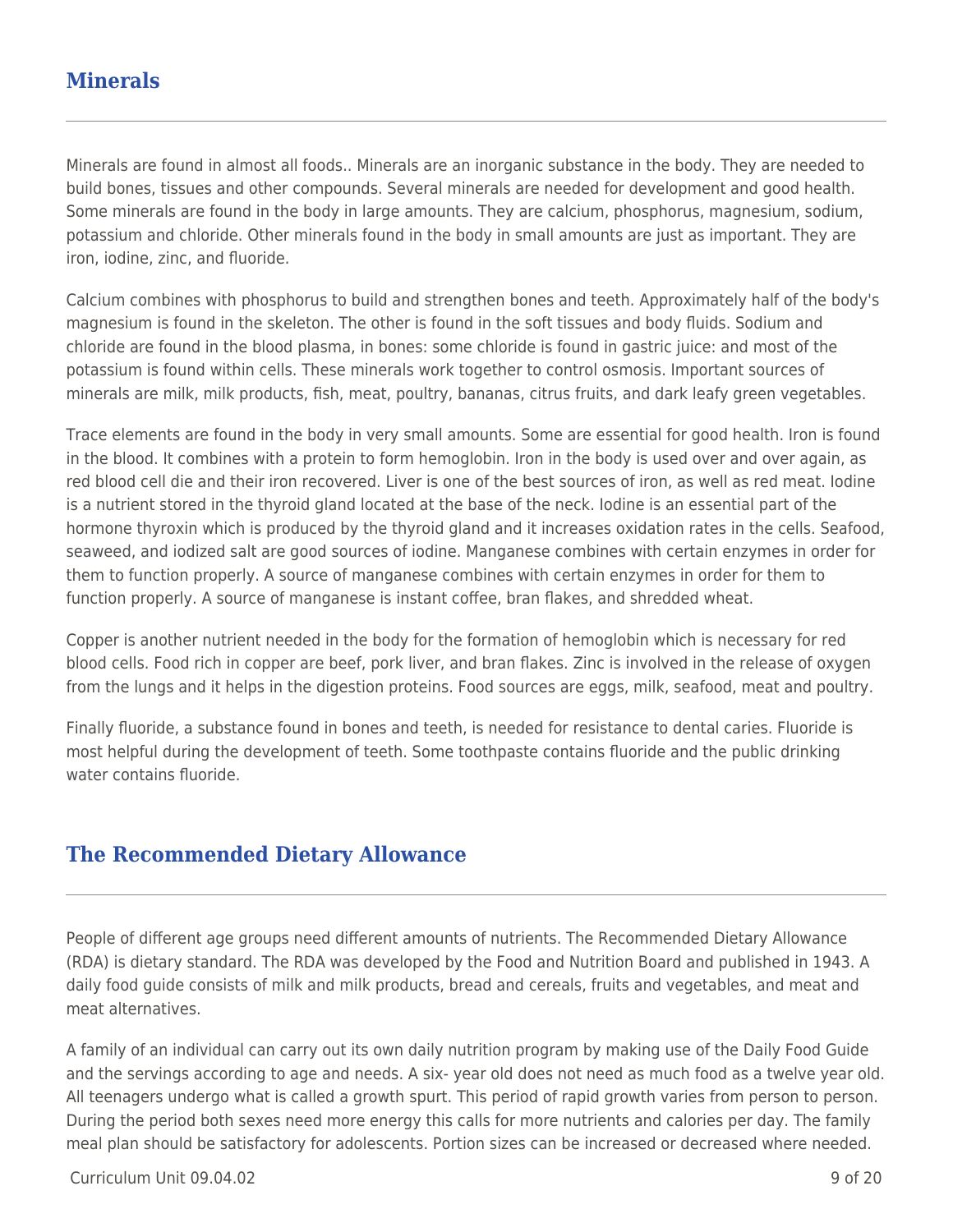## **Food Pyramid and Planning**

The Food Guide Pyramid is one way for people to understand how to eat healthy. A rainbow of colored, vertical stripes represents the five food groups plus fats and oils. Here's what the colors stand for:

orange -- grains green -- vegetables red -- fruits yellow -- fats and oils blue -- milk and dairy products purple -- meat, beans, fish, and nuts



The U.S. Department of Agriculture (USDA) changed the pyramid in 2005 because they wanted to do a better job of telling Americans how to be healthy. The agency later released a special version for kids. The girl climbing the staircase up the side of the pyramid is a way of showing kids how important it is to exercise and be active every day (U.S. Department of Agriculture, 2009).

#### **Eat a variety of foods**

A balanced diet is one that incorporates all the food groups. In other words, have foods from every color, every day.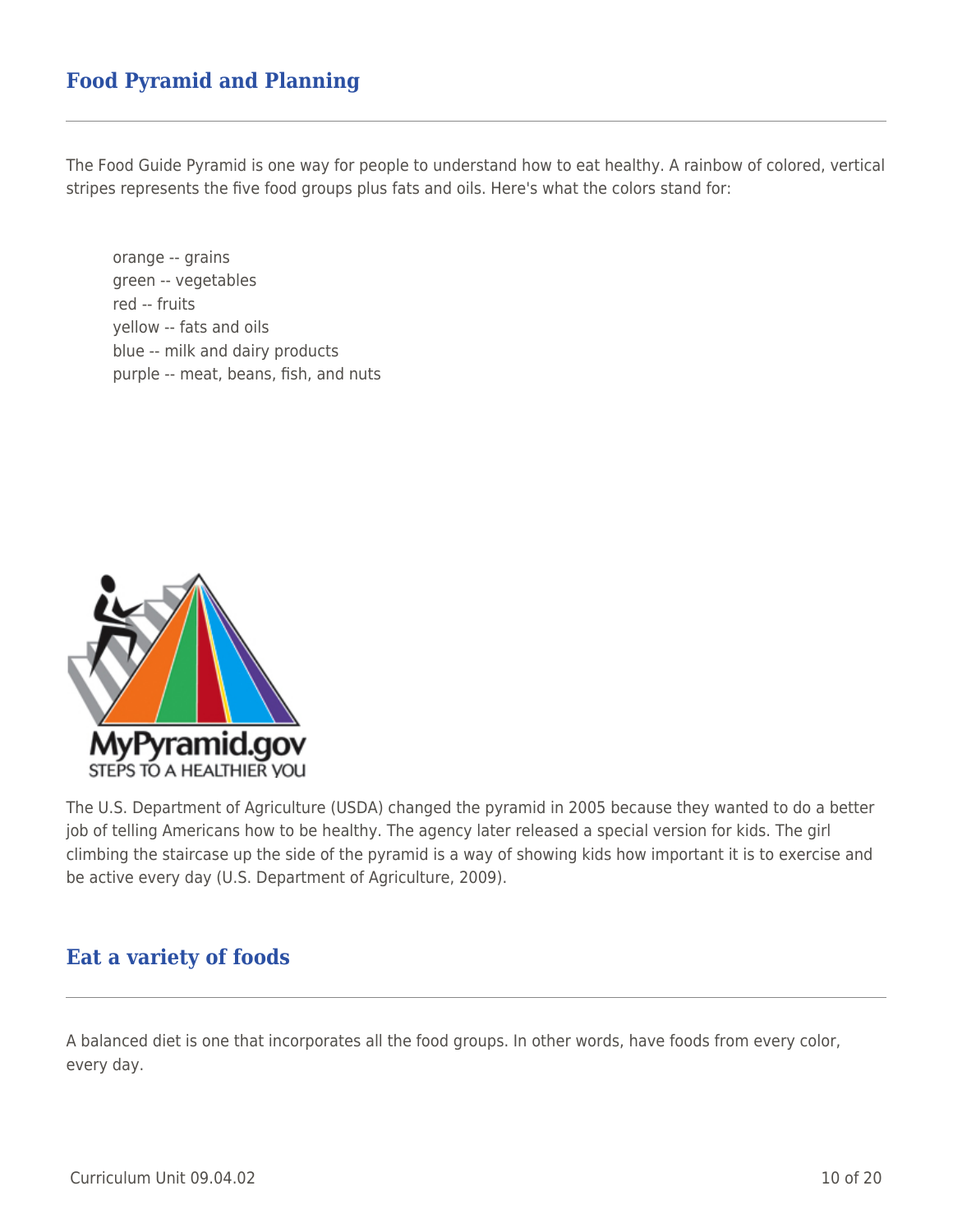### **Eat less of some foods, and more of others**

The bands for meat and protein (purple) and oils (yellow) are thinner than the others. That's because the body needs fewer of those kinds of foods than fruits, vegetables, grains, and dairy foods.

The bands start out wider and get thinner as they reach the top. That's designed to show you that not all foods are created equal, even within a healthy food group like fruit. For example, apple pie would be in the thin part of the fruit band because it has a lot of added sugar and fat.

#### **Lesson Plans**

Keeping a food journal is an excellent first step in assessing how you eat now and why you eat the way you do. It will help you target your current problems and look into the root of them. In the end, it will also help you to design the eating plan that is best for you. The first week and the last week of this unit the students will be asked to keep a food journal on what they eat throughout the day within a seven day week. By the end of this unit students food choices may change when they learn what foods are healthy and brain boosters.

### **Lesson One: Incredible Edible Brain**

#### **Introduction**

The central nervous system appears at the beginning of the third week of embryonic development as a slipper-shaped plate of cells, called the neural plate. The other edges of the plate develop further, elevating to form the neural folds. As the folds become more elevated, they approach each other in the midline and eventually fuse, thus forming the neural tube. This fusion begins in the neck region and proceeds in a head ward and tail ward direction. Final closure of the tube occurs at approximately 25-27 days.

The upper (cranial) end of the neural tube has three dilations known as the primary brain vesicles. The prosencephalon, or forebrain, will eventually give rise to the cerebrum. The mesencephalon becomes the midbrain (part of the brainstem). The rhombencephalon, or hindbrain, consists of two parts, the metencephalon, which later forms the pons and cerebellum, and the myelencephalon, which forms the medulla oblongata (brainstem).

Most defects of the spinal cord result from abnormal closure of the neural folds in the third to fourth week of development. Spina bifida is one example of such a neural tube defect, which may also involve the covering of the spinal cord (meanings), vertebra, muscles, and skin. A number of closure defects can now be diagnosed prenatally by the detection of elevated levels of alpha-fetoprotein in the blood or amniotic fluid, or by ultrasound scanning.

Folic acid is a B-vitamin that helps build healthy cells. During periods of rapid growth, such as pregnancy and

#### Curriculum Unit 09.04.02 11 of 20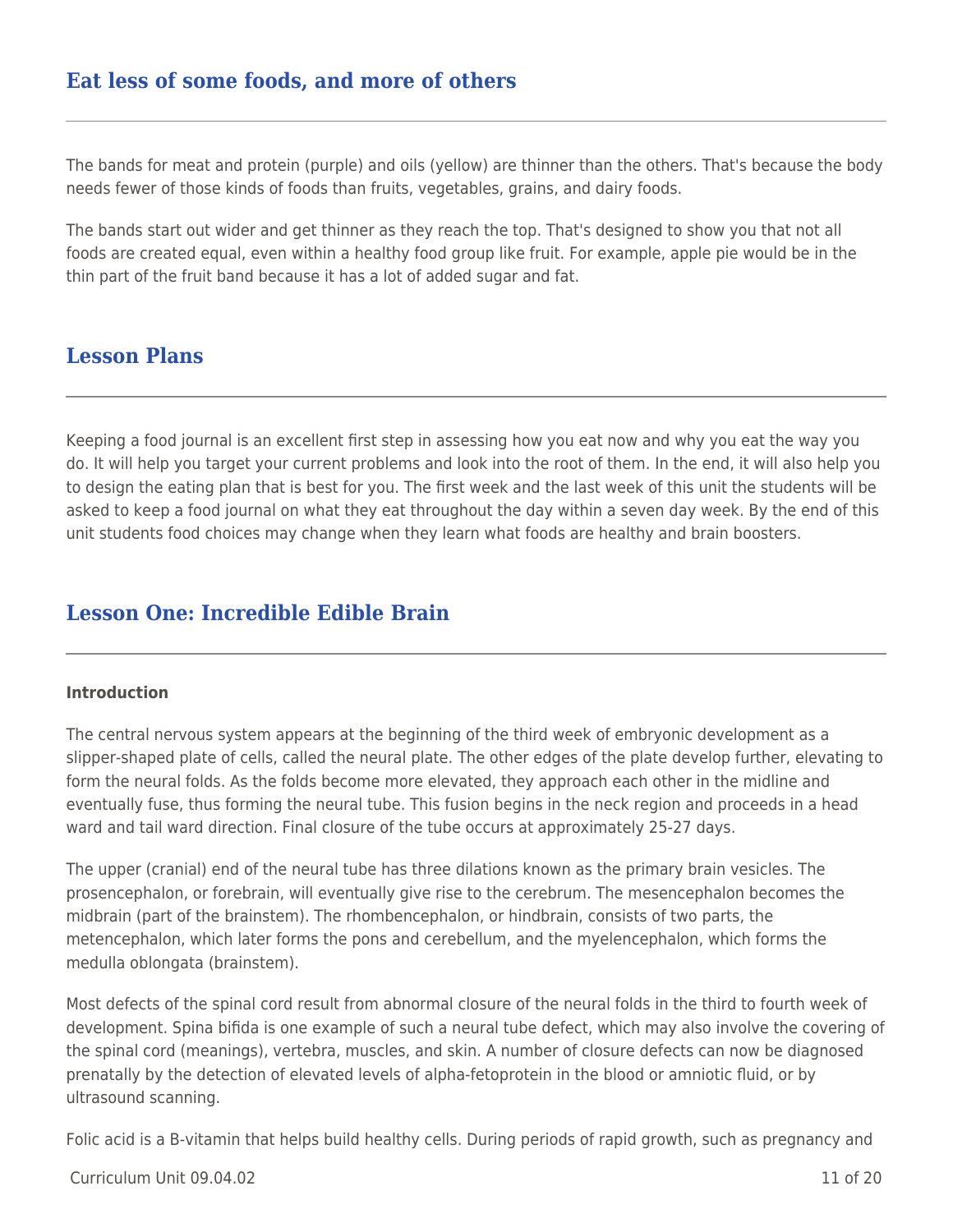fetal development, the body's requirement for this vitamin increases. Research has shown that if all women who could possibly become pregnant were to take a multivitamin with folic acid, the risk of neural tube defects like spina bifida could be reduced by up to 70% (Spina Bifida Association 2009 http://www.spinabifidaassociation.org). Since spina bifida occurs early in pregnancy, often before a woman knows she is pregnant, it is important to take folic acid every day. Taking folic acid before and during early pregnancy reduces the risk of spina bifida and other neural tube defects.

Goals: This activity aims to teach children about the areas of the brain, the formation of the brain and spinal cord during prenatal development, and the consequences of incomplete fusion of the neural plate in utero. The unit may be connected to elementary students' personal experiences with spina bifida, or their questions about prenatal development and recent news stories on prenatal surgery.

Objectives The students will:

Share their background knowledge (and naive conceptions) related to brain structure and development. Construct models to represent areas of the brain and spinal cord.

Identify areas of the brain.

Impairments that result from spina bifida Science Content

The brain consists of four distinct regions.

Different parts of the brain are responsible for different functions.

The spinal cord and brain may not fully develop before birth, resulting in impairment.

Science Process Skills

**Observation** 

Inference

Formulating hypotheses

Making Connections

Communicating

Modeling

Predicting

Reasoning

Materials

K-W-L Chart

Models or illustrations of brain

Curriculum Unit 09.04.02 12 of 20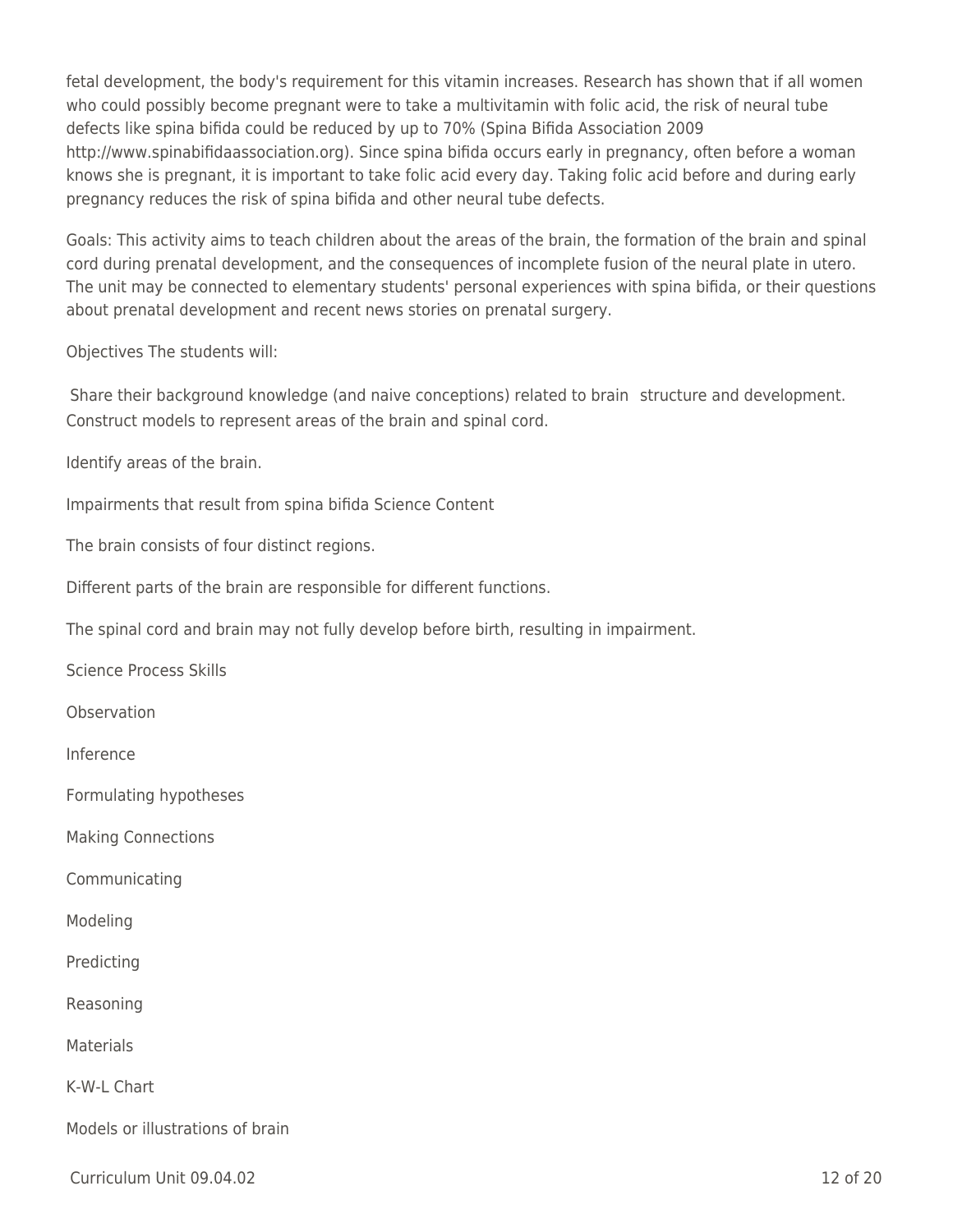Illustrations of spina bifida

disposable sanitation gloves for everyone

paper plates

2 uncooked crescent rolls per student group

1 cannoli form

1 knife

cooking sheets

oven or toaster oven(s)

oven mitts and hot pads

spatula

ketchup

mayonnaise

cheddar easy-cheese

mustard

paper towels

baby wipes

extra trash bags

**SAFETY** 

Prepare edible items wearing disposable sanitation gloves.

Handle hot objects with care.

Do not require students to eat their finished model.

Make and bake one crescent roll model that is not completely covered with dough to represent spina bifida caused by incomplete fusion of the neural plate.

Procedures

Sketch a K-W-L-H chart to indicate what Students K, What they would like to know, what they learned and how they could obtain additional information.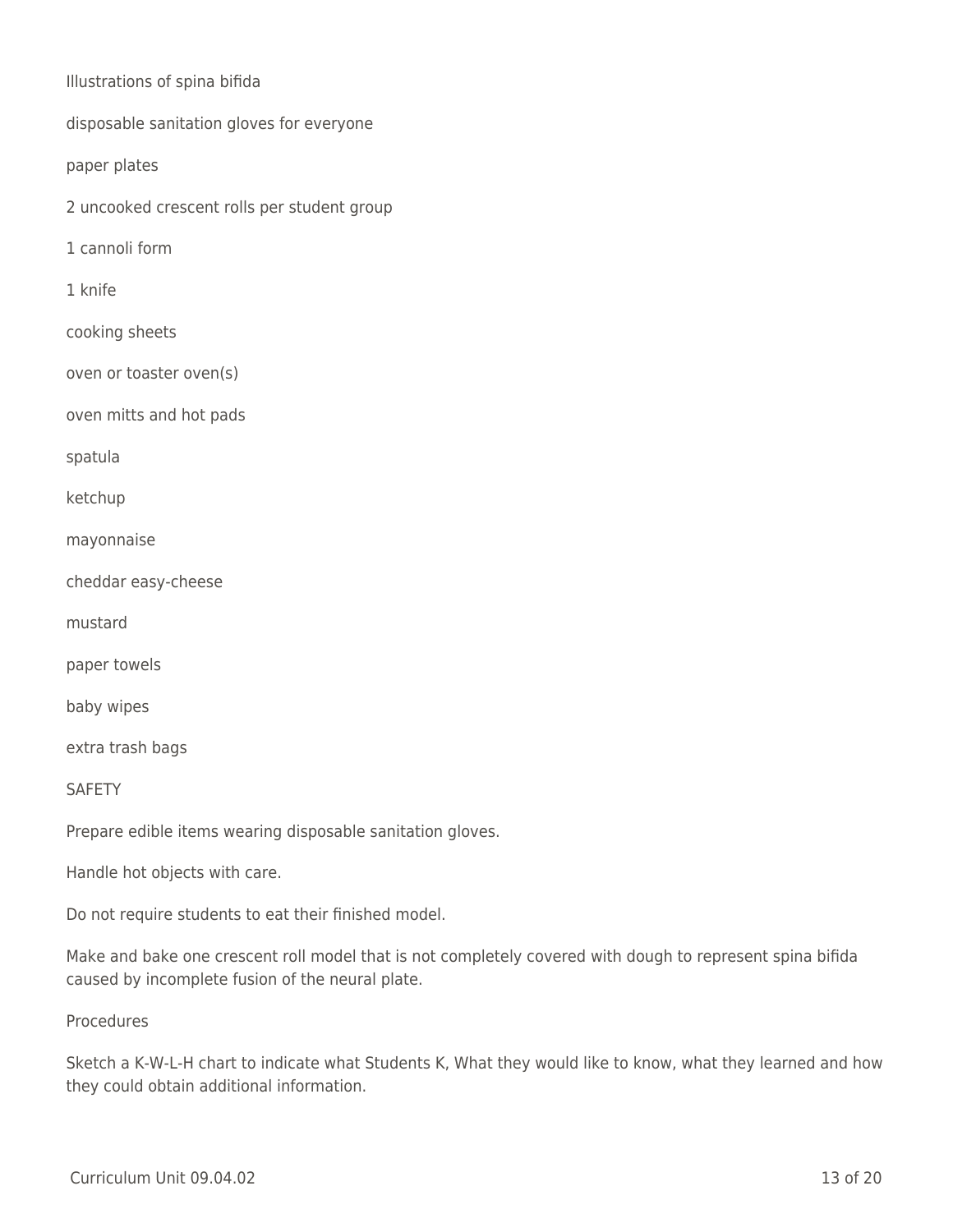

Discuss the student's prior knowledge of the brain and spinal cord, its regions, functions and development.

Discuss the students' prior knowledge or experience with spina bifida

Using models or diagrams clarify or extend their background knowledge. Give each child or small group of children sanitary gloves, a paper plate with 2 uncooked crescent rolls in the shape of a rectangle, and a wiener with an incomplete transverse cut in the middle. The dough represents the neural plate. The cut wiener represents the bendable spinal cord.

Have students place their models on a baking sheet in such a way that they can get their own back. Bake for approximately 10 minutes at the temperature indicated on the crescent roll package.

While the brain models are baking, explain the concept of spina bifida using the pre-made model. Use pictures, illustrations and personal examples to clarify what spina bifida looks like and how it affects people. Briefly explain that not everyone's spinal cord is completely enclosed as it should be at birth, and that many physical problems can result for the person. Explain that there are varying degrees, and that people can be helped through physical therapy. Stress that persons challenged with the effects of spina bifida should be treated with sensitivity.

After the wieners are done, distribute them to their owners. The four condiments can then be used to cover the appropriate areas of the brain and spinal cord, as illustrated on your chart.

Assess students' learning by asking them to explain their models and by following up on the K-W-L chart. Students who can respond correctly or add appropriate comments to the discussion may consume their finished product, if desired. Have students be responsible for cleaning up with paper towels, wet-wipes, and trash bags.

#### Vocabulary

Embryo - a developing baby within the mother

In utero - in the uterus (mother) before birth

Spinal cord- a cable of nerve tissue in the backbone connected to the brain at the base of the skull.

Spina bifida- means an open or incomplete spine and it is one of the most serious of all birth defects. The condition may affect a small region of the spine or a much larger area. In case of spina bifida, portions of the spinal cord are pushed outward, making them vulnerable to injury or infection.

Neural tube- neural plate folds up to become the neural tube.

Neural plate -the structure that becomes the entire nervous system,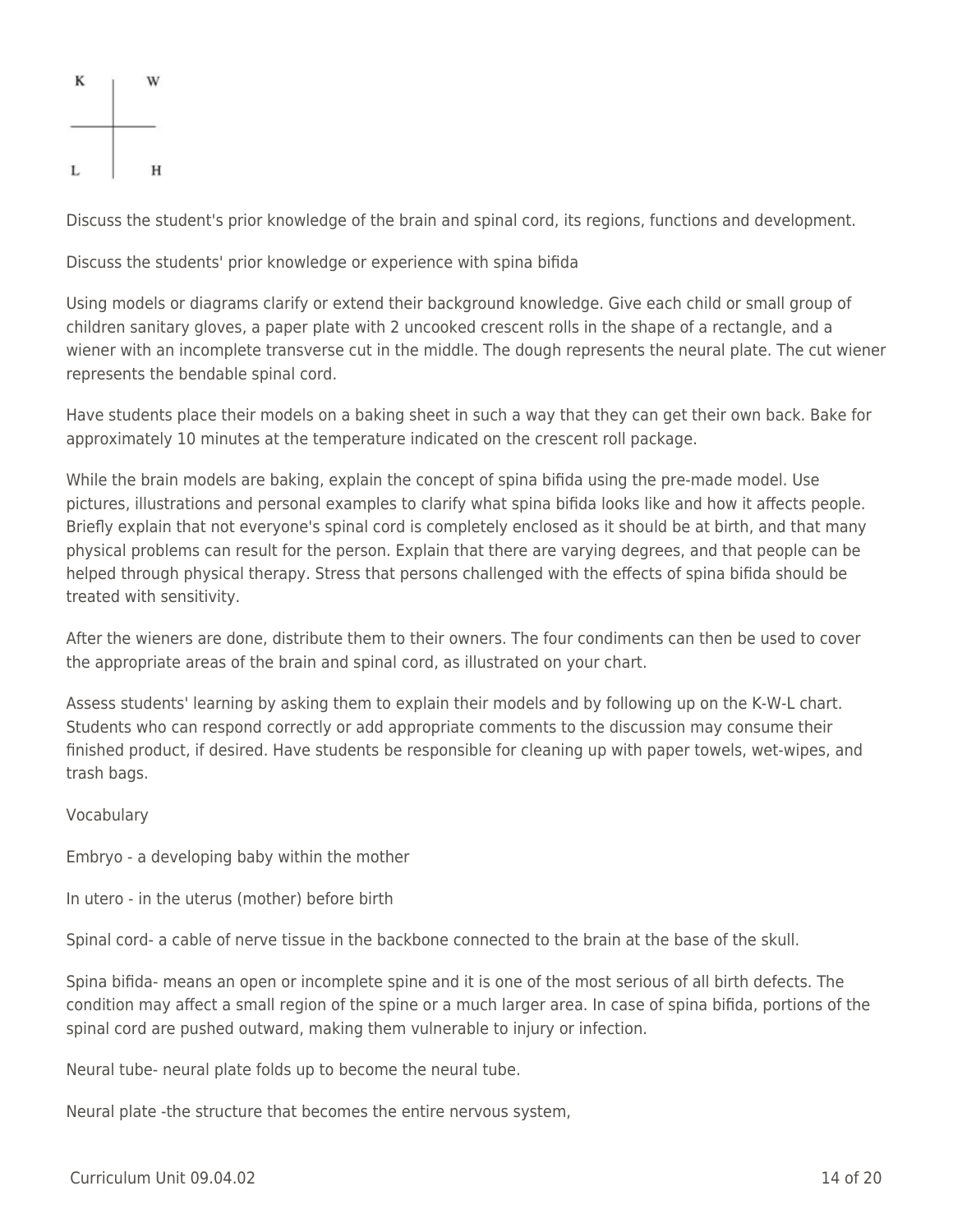Cerebrum - large part of the brain consisting of two large lobes or hemispheres, certain areas of which control particular processes of thought and voluntary muscular movement

Cerebellum - part of the brain that controls the coordination of the muscles.

Brain stem - is the base of the brain lying beneath the cerebrum and the cerebellum, which connects the spinal cord with the forebrain.

## **Lesson Two: Breakfast, Lunch and Dinner with Gregory**

Grades: 1-5

Subjects: Heath/Nutrition/Science

Duration: 30 minutes 1-3 days

Description: Create nutritious breakfast, lunch and dinner that will enhance Gregory the Goats brain development.

Goals: Students will recognize the importance of nutritious meals through reinforcement class activities.

Objectives: Students will locate the components for a healthy breakfast, lunch and dinner.

Materials:

Mitchell Sharmat (1989).Gregory the Terrible Eater. Food pyramid Magazines Newspaper Paper bag Goat template Brain boosting recipes Foods that build the brain not drain the brain list Internet (optional)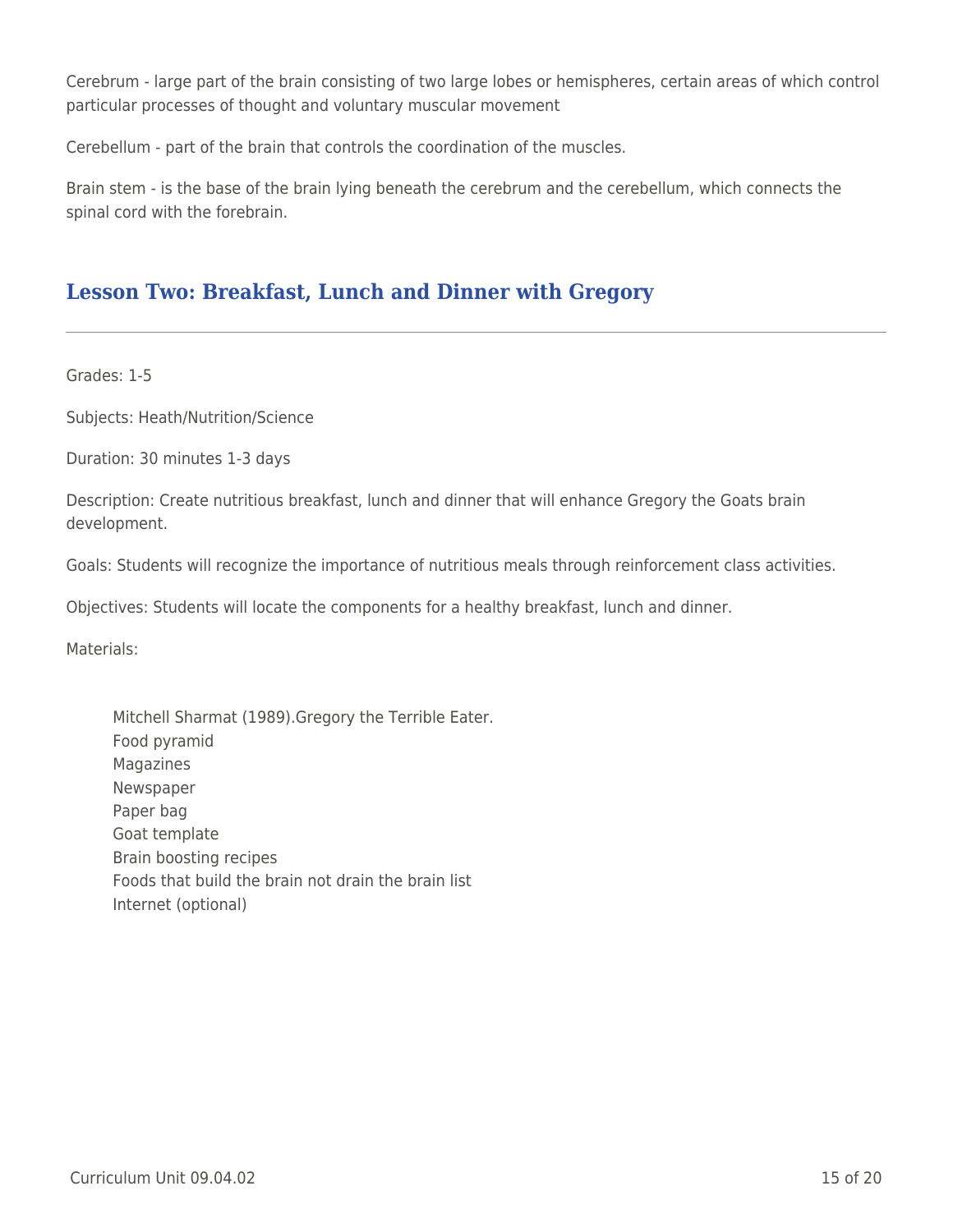Procedure:

1. (Before you begin). Enlarge an image of a goats head and stick it on a paper bag. This bag will hold the food pictures found by the students.

2. Read the story "Gregory the Terrible Eater". Gregory eats foods as we do.. How can we make sure his meals are healthy and boost his brain? Using the food pyramid, review with the students the number of servings that are allowed from each group for one day.

3. Using the list of foods that build the brain, review with children what foods they should choose to boost Gregory's brain.

4. The students will be divided into groups; each group will be assigned a different food group from the pyramid.

5. Each group will locate foods from their appropriate food group, using a magazine, newspaper, or internet,

6. Items located will be placed together on a paper plate with a heading of the meal prepared.

7. Children will discuss the foods they have found. Answering questions such as: Is that a good choice for the meal I am preparing? How will it affect brain development? Is it ok for an everyday choice? Make sure drinks are allowed in their choices.

8. The students will take turns saying where the foods belong on the food pyramid as they feed the goat.

9. Children can take the food items out of the baggie and create new meals for Gregory.

Assessments: Have students work in groups and create new meals using all of the food groups.

## **Lesson Three: The Food Groups: Food Pyramid**

Grade Levels: 3-5

Subjects: Health/Nutrition

Duration: Two 40 minute sessions

Description: In this activity, students learn about the five food groups and how to use the food pyramid as their guide.

 $C$ urriculum Unit 09.04.02 16 of 20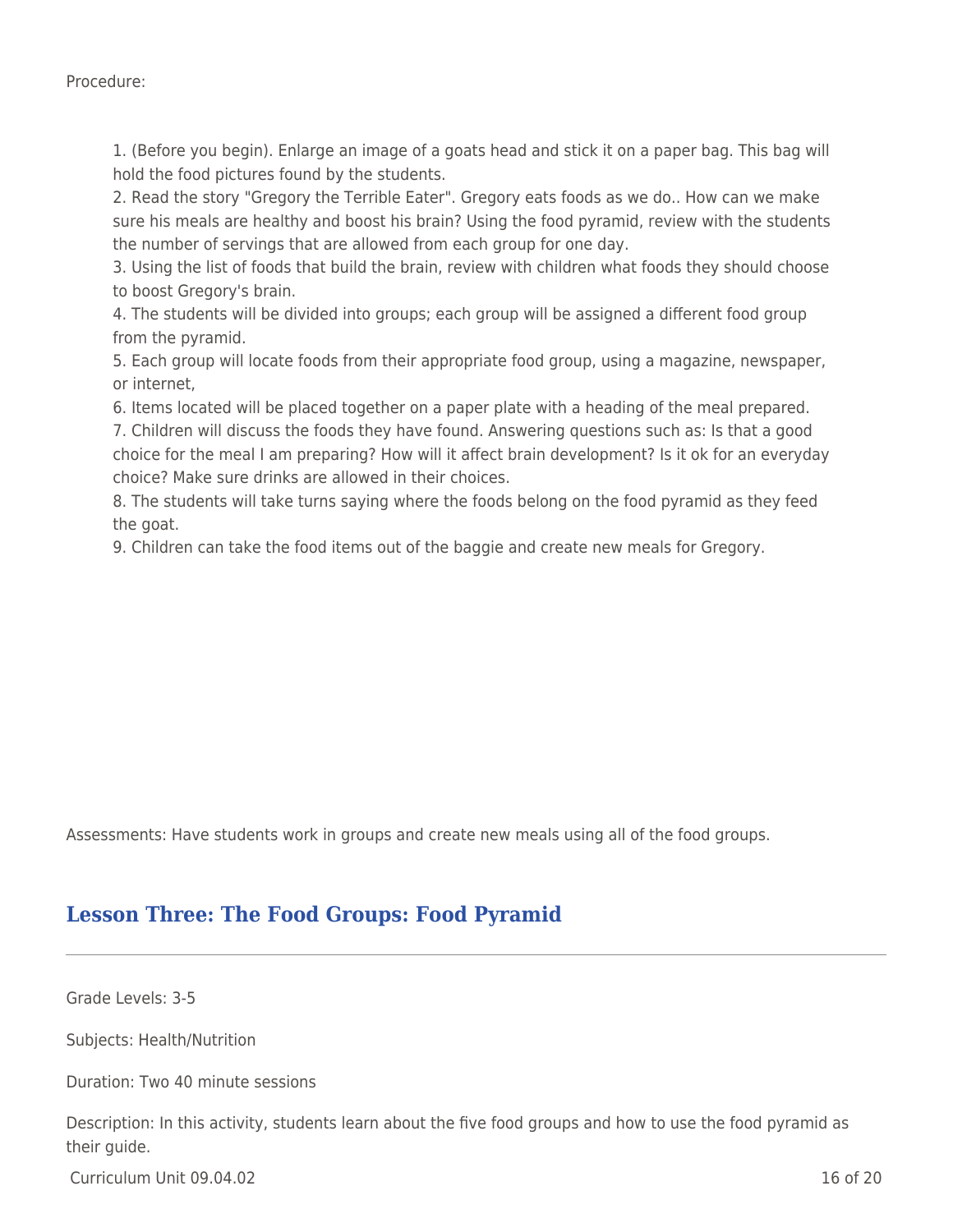Goals: To learn the basics of good nutrition.

Objectives: The students will be able to:

- 1. List the 5 food groups that make up the food pyramid.
- 2. Explain orally and in writing the purpose of the food pyramid.
- 3. Define and give example of each food group.
- 4. Separate a group of mixed food into the proper food groups.

Materials:

°¤ Poster of food pyramid

°¤ Dictionaries

Procedure:

- 1. Teacher will hold up a candy bar and an apple and ask students which they think are better and healthier for their bodies.
- 2. Teacher will then ask the students if they ever think about what they are putting in their bodies before they eat something.
- 3. Teacher will then explain that in order to be healthy children should be eating more of certain foods and less of others.
- 4. Teacher will then list six categories shown on the food pyramid (5 food groups: grains, protein, diary, fruits, vegetables: and sweets/fats--use sparingly) on the board.
- 5. Teacher will then ask six students to get a dictionary and look up each word; the definitions 5. Feather will then put on the board.
- 6. Teacher will then provide many examples and explain why they are examples of each group.
- 7. Teacher will then display the food pyramid poster.
- 8. Teacher will then explain to the class the purpose of the food pyramid and tell how many servings of each food should be eaten.
- 9. The teachers will then hold up more examples and ask what food groups they should be in.
- 10. Teacher will then restate the definitions and ask the children what they think should be added to the definition and why.
- 11. The students will then write each definition write 2 examples in their notebooks.

Assessment: Teacher will divide the class into 3 groups and give them each a box of assorted food products: the groups will then divide the products into correct 6 categories and list them on a separate sheet of paper.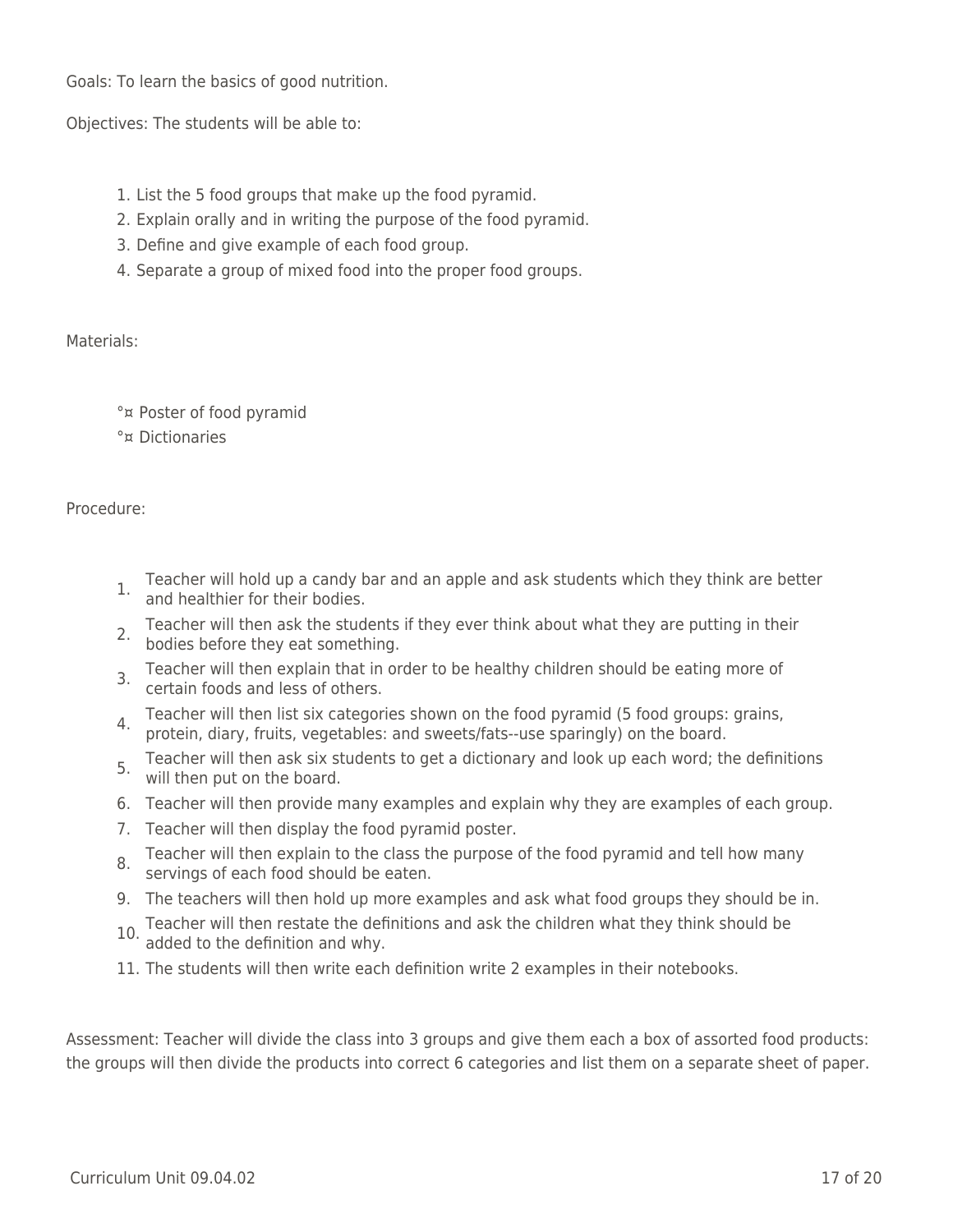### **Lesson Four: Nutrition Plan**

Grade Level: 3-5

Subjects: Health /Nutrition

Duration: 30 minutes

Description: Students must know that food choices affect how they feel and how their brain develop. Students must be familiar with the Food Pyramid.

Objective: Students will be able to list the better food choices for a healthy brain. Students will then be able to make a menu for a fictitious restaurant that contains good food choices from each of the areas of the Food Pyramid.

Materials:

| Poster of the Food Pyramid   |
|------------------------------|
| Menus from local restaurants |
| Folders                      |
| Writing paper                |
| Markers                      |
| Pencils                      |

Procedure:

The students will be motivated by the teacher reading several menus from local restaurants.

- 1. The teacher will be begin by asking the students whether those meals sounded healthy, why and why not?
- 2. The students will be divided into groups of 3.
- 3. The teacher will discuss with students the food pyramid and each of its areas.
- 4. The teacher will discuss with class a few beginning suggestions of healthy foods they might want to see on a menu when they go out to eat.

5. The teacher will instruct the students to plan at least two meals and/or desserts that include<br><sup>5.</sup> items from each of the groups on the Food Pyramid.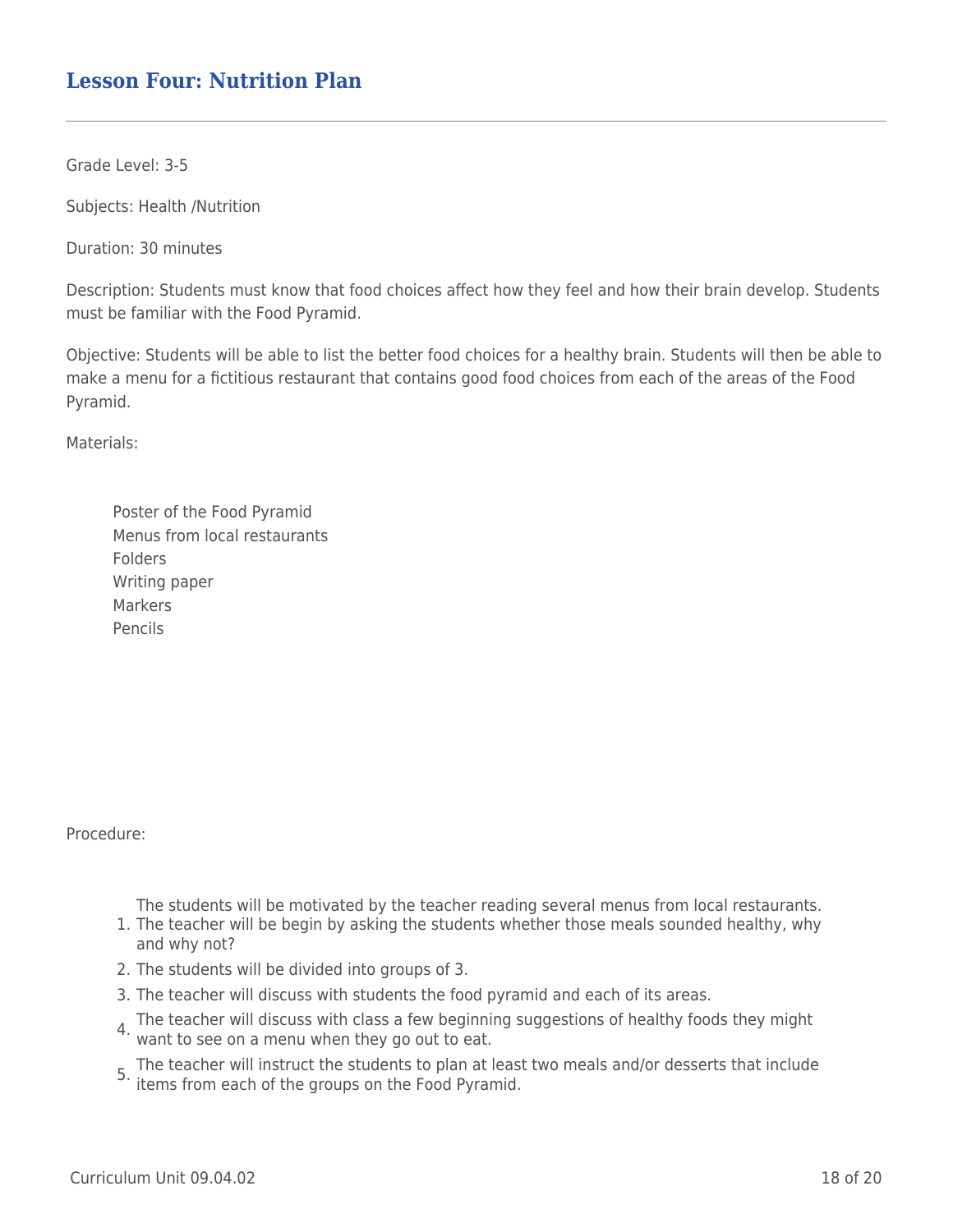Assessment: The teacher will walk around the room and observe each student's contribution to the group, and look at each group's menu and pay attention to creativity, neatness, and how accurately each falls into the areas of the Food Pyramid.

#### **References**

Digg Health. (2009). Updating readers on day to day health issues one encounters in their lives. (http://digghealth.com/vitamin-sun)

Lucas, B. Power Up Your Mind. (2001). Discovering that school children with the best results in class were those who drank more water.

My Pyramid. (2009). My Pyramid is a site that supplies information on the Food Pyramid for all ages. (https://www.mypyramid.gov)

Spina Bifida Association. (2009). An organizational website that inform readers about spina bifida and the new medical advances in that area. (http://www.spinabifidaassociation.org)

The Nemours Foundation. (1995-2009). KidsHealth.. A kid friendly website that explains your brain and nervous system. (http://kidshealth.org)

The Thinking Business Limited. (2009). Brain Food An online resource for food that helps the brain develop. http://www.thethinkingbusiness.co.uk/brainfoods.htm

### **Teachers Resources and Suggested Reading List**

1. Bingham, Jean and Riccio, Delores, The Smart Shopper's Guide To Food Buying and Preparation. New York: Charles Scribner's Sons, 1982.

This book is a primer on the four basic food groups and vitamins. It also guides one in selecting quality foods while saving money.

2. Conners, Keith, Feeding The Brain: How Food Affects Children. New York: Perscus Publishing, 1989.

How what you eat affects your brain.

3. Debruyne, L.K.F. and Raufes, S.R., Life Cycle Nutrition: Conception through Adolescence. St. Paul: West 1989.

This book holds helpful information dealing with nutrition in adolescence.

4. Healy, Jane , Your Childs Growing Mind. New York: Doubleday, 1994.

This book is a practical guide to brain development and learning from birth to adolescence.

 $C$ urriculum Unit 09.04.02 19 of 20